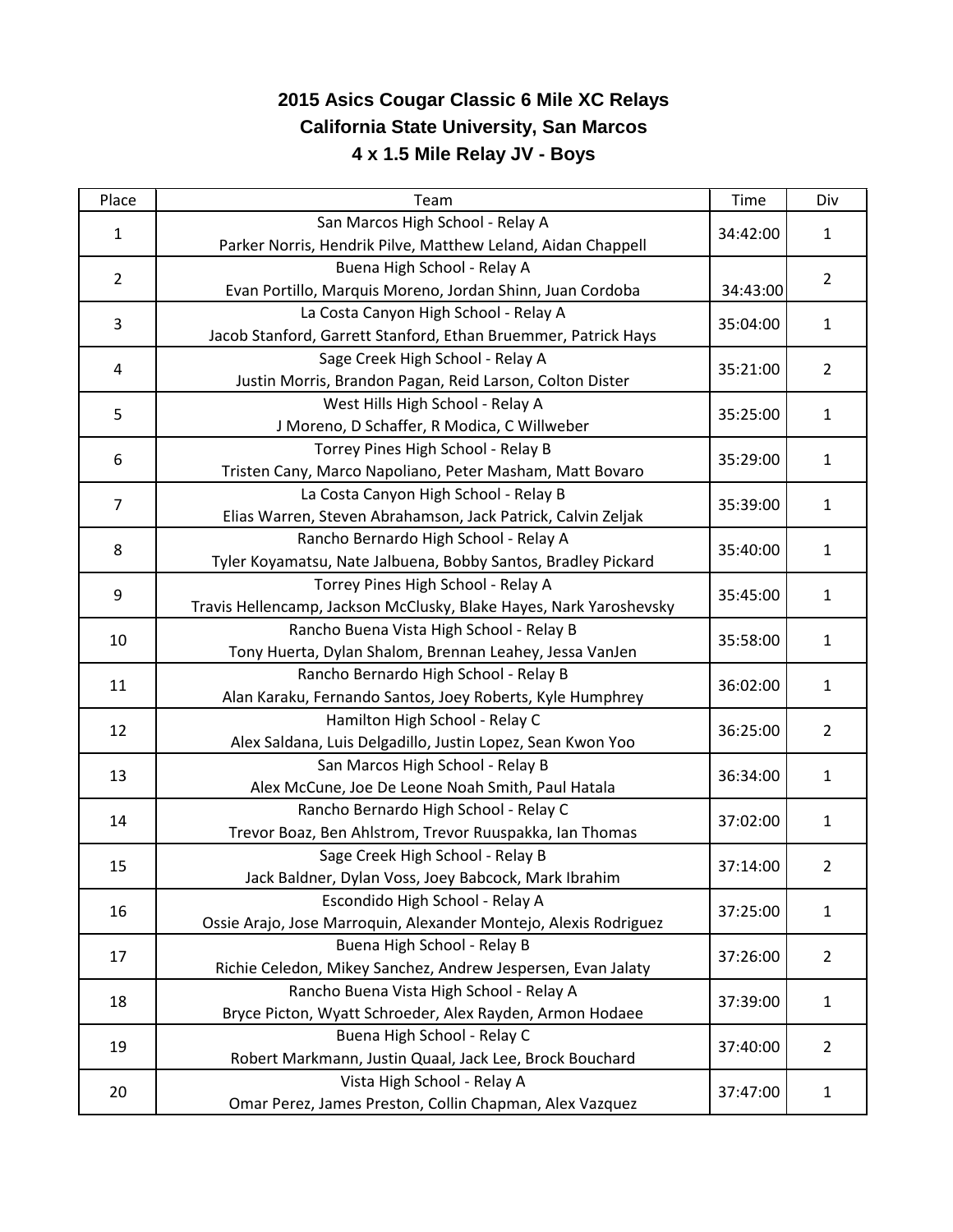| 21       | Serra High School - Relay A                                                                               | 38:17:00           | $\overline{2}$               |
|----------|-----------------------------------------------------------------------------------------------------------|--------------------|------------------------------|
|          | Jacob Laxamana, Michael Faucett, Aiden Muller, Carlos Mejia                                               |                    |                              |
| 22       | San Marcos High School - Relay C<br>Sam Hubbard, Alex Pacino, Sammy Duke, Vance Winstead                  | 38:21:00           | $\mathbf{1}$                 |
| 23<br>24 | Rancho Bernardo High School - Relay D                                                                     | 38:221<br>38:39:00 | $\mathbf{1}$<br>$\mathbf{1}$ |
|          | Jacob Saunders, Eric Sy, Reece LaCour, Joseph Lane                                                        |                    |                              |
|          | West Hills High School - Relay B                                                                          |                    |                              |
|          | S Johnson, S Othman, G Salbato, B Tingey                                                                  |                    |                              |
| 25       | Hamilton High School - Relay A                                                                            | 38:53:00           | $\overline{2}$               |
|          | Matt Collins, Russell Collins, Ben Charley, Daniel Hotchkiss                                              |                    |                              |
| 26       | La Jolla Country Day High School - Relay A                                                                | 39:09:00           | $\overline{2}$               |
|          | William Bonitx Newman, Nikko sambold, Nico Barrera, Maxx Song                                             |                    |                              |
|          | West Valley High School - Relay A                                                                         | 39:17:00           | $\overline{2}$               |
| 27       | Sedric Doggett, Jon Holcomb, Joseph Lilly, Kyle Alcantar                                                  |                    |                              |
|          | Army and Navy Academy - Relay A                                                                           |                    |                              |
| 28       | Steven Qu, Gianromano Piconi, Jake Van Cleve, Harrison Zhang                                              | 39:30:00           | $\overline{2}$               |
| 29       | Cathedral Catholic High School - Relay A                                                                  | 39:54:00           | $\overline{2}$               |
|          | Cooper Ward, Blake Boeh, Zach Horan, Dylan Vorndran                                                       |                    |                              |
| 30       | Coronado High School - Relay A                                                                            | 39:56:00           | $\overline{2}$               |
|          | Charlie Tomlin, Jonah Grube, Karl Mulvehill, Michael Luppi                                                |                    |                              |
| 31       | Torrey Pines High School - Relay C                                                                        | 40:03:00           | $\mathbf{1}$                 |
|          | Will Lutz, Eric Gunnerson, Gavin Haley, Adory Vo                                                          |                    |                              |
|          |                                                                                                           | 40:05:00           | 1                            |
| 32       | Rancho Bernardo High School - Relay E                                                                     |                    |                              |
|          | Sebastian Ferguson, Noah Astorgano-Shuh, Justin Ferguson, Skyler Lawson                                   |                    |                              |
| 33       | Buena High School - Relay D                                                                               | 40:06:00           | $\overline{2}$               |
|          | Matthew Lim, Eric Wise, Darren Anderson, Anthony Casey                                                    |                    |                              |
| 34       | Rancho Bernardo High School - Relay F                                                                     | 40:13:00           | $\mathbf{1}$                 |
|          | Hayden Lewis, Mitchell Kadawaki, Zachary Skalak, Trevor Hodges                                            |                    |                              |
| 35       | Mission Hills High School - Relay A                                                                       | 40:19:00           | $\mathbf{1}$                 |
|          | James Monroe, Eric Miller, Brennan Goins, Edward Kim                                                      |                    |                              |
| 36       | La Jolla High School - Relay A                                                                            | 40:21:00           | $\overline{2}$               |
|          | Mitchell Morrison, Stephan Azimioara, Ciro Pluma, Barton Hegeler                                          |                    |                              |
| 37       | Torrey Pines High School - Relay D                                                                        | 40:34:00           | 1                            |
|          | Allan Edmunds, Bryant Castillo, Brady Coulter, Charlie Alexander<br>Rancho Bernardo High School - Relay G |                    |                              |
| 38       | Donovan Graham, Collin Beck, Jake Leyva, Myles Davis                                                      | 42:01:00           | $\mathbf{1}$                 |
|          | Sage Creek High School - Relay C                                                                          |                    |                              |
| 39       | Steven Franks, Donovan Yates, Parker Blawusch, Harley Killion                                             | 42:27:00           | $\overline{2}$               |
|          | Hamilton High School - Relay B                                                                            | 43:23:00           | $\overline{2}$               |
| 40       | Christian Lanik, Max Terlisner, Clint Packard, Jimmy Gillam                                               |                    |                              |
| 41       | Cathedral Catholic High School - Relay B                                                                  | 43:32:00           | $\overline{2}$               |
|          | Patrick Granahan, Tyler Sweeney, Parker Groenke, Noah Owen                                                |                    |                              |
| 42       | Serra High School - Relay B                                                                               | 43:56:00           |                              |
|          | Ethan Beaumont, Shawn Riley, John Von Arx, Ryan Olarsch                                                   |                    | $\overline{2}$               |